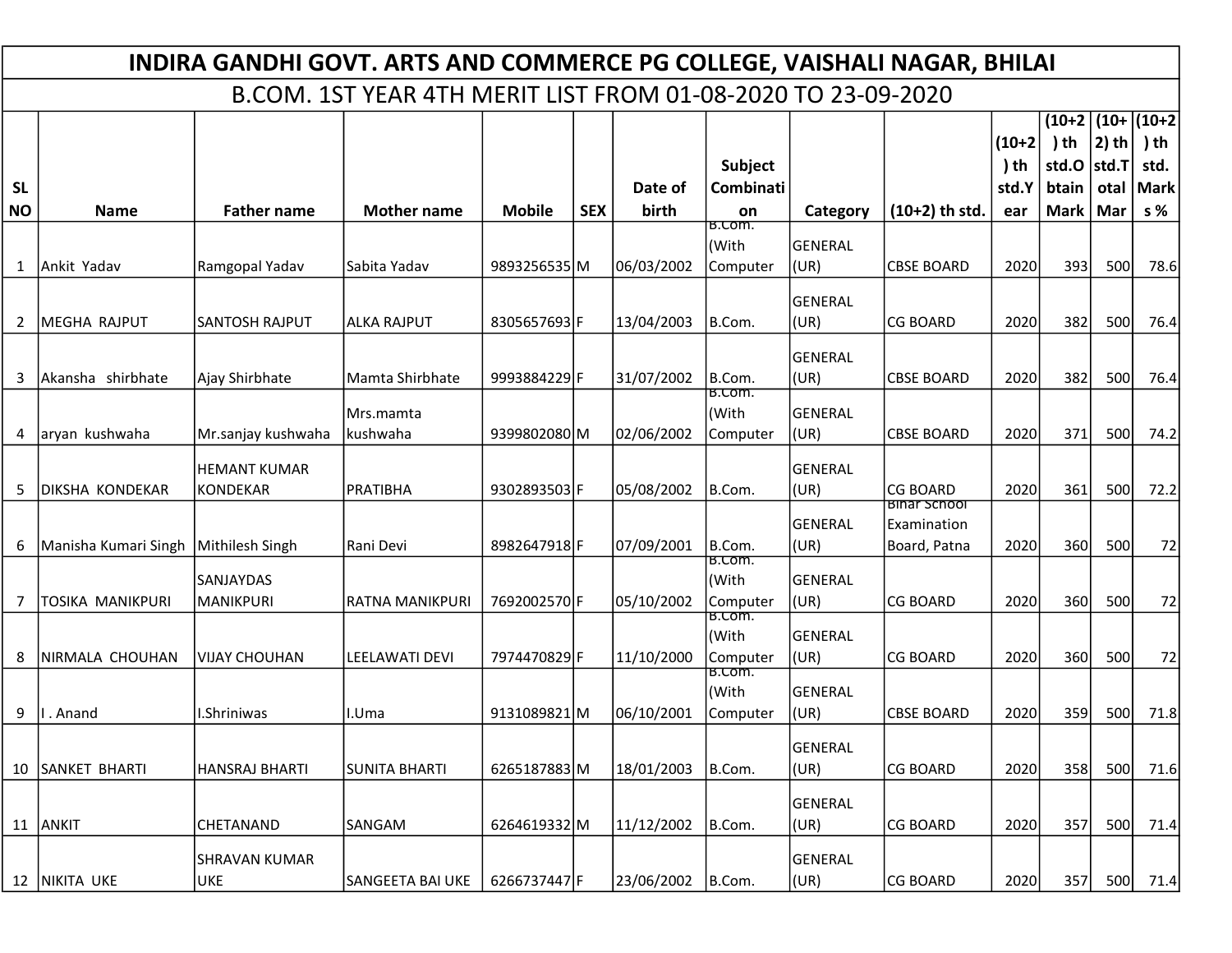|      |                        |                      |                      |              |            |                   | GENERAL                          |                   |      |     |     |      |
|------|------------------------|----------------------|----------------------|--------------|------------|-------------------|----------------------------------|-------------------|------|-----|-----|------|
| 13   | <b>KUMENDRA RAUT</b>   | TILAK CHAND RAUT     | <b>LALITA</b>        | 6266319257 M | 11/02/2002 | B.Com.            | (UR)                             | <b>CG BOARD</b>   | 2020 | 357 | 500 | 71.4 |
|      |                        |                      |                      |              |            | । ਇ.Com.<br>(With | GENERAL                          |                   |      |     |     |      |
|      | 14   Muskan Tiwari     | Prabhat Tiwari       | lSushila Tiwari      | 9993487309 F | 28/05/2002 | Computer          | (UR)                             | <b>CG BOARD</b>   | 2020 | 357 | 500 | 71.4 |
|      |                        |                      |                      |              |            |                   | <b>OBC (NON</b><br>Creamy        |                   |      |     |     |      |
| 15 I | lHarshita Nahata       | Prakash nahata       | Damayanti nahata     | 7987969925F  | 07/08/2002 | B.Com.            | Layer)                           | <b>CBSE BOARD</b> | 2020 | 357 | 500 | 71.4 |
|      |                        | <b>HEM PRAKASH</b>   |                      |              |            |                   | <del>loric (ivon</del><br>Creamy |                   |      |     |     |      |
| 16   | HIMANSHI SUKTEL        | <b>SUKTEL</b>        | <b>GUNITA SUKTEL</b> | 8518064528F  | 22/12/2002 | B.Com.            | Layer)                           | <b>CG BOARD</b>   | 2020 | 357 | 500 | 71.4 |
|      |                        |                      |                      |              |            |                   | <u>loric (non</u>                |                   |      |     |     |      |
| 17   | LALITA SAHU            | <b>LOKNATH SAHU</b>  | SARITA SAHU          | 6266335742 F | 30/04/2003 | B.Com.            | Creamy<br>Layer)                 | <b>CG BOARD</b>   | 2020 | 356 | 500 | 71.2 |
|      |                        |                      |                      |              |            |                   |                                  |                   |      |     |     |      |
|      | 18 RAJ VERMA           | <b>ARJUN VERMA</b>   | AMBE                 | 6266301810 M | 12/01/2001 | B.Com.            | OBC (Creamy<br>Layer)            | <b>CG BOARD</b>   | 2020 | 356 | 500 | 71.2 |
|      |                        |                      |                      |              |            |                   |                                  |                   |      |     |     |      |
|      |                        |                      | SAIDA BEGAM          |              | 06/04/2002 | B.Com.            | GENERAL<br>(UR)                  | <b>CBSE BOARD</b> | 2020 | 356 | 500 |      |
| 19   | MD SHARIK KHAN         | MD HAKIM KHAN        |                      | 9691565266 M |            | <b>B.COM.</b>     | <b>OBC (NON</b>                  |                   |      |     |     | 71.2 |
|      |                        | <b>ONKAR PRASAD</b>  |                      |              |            | (With             | Creamy                           |                   |      |     |     |      |
| 20   | GUNJA VERMA            | <b>VERMA</b>         | KAUSHILYA VERMA      | 6266890990 F | 17/01/2002 | Computer          | Layer)<br> OBC (Non              | <b>CG BOARD</b>   | 2020 | 356 | 500 | 71.2 |
|      |                        | HIMANCHAL KUMAR      | SHEETAL              |              |            |                   | Creamy                           |                   |      |     |     |      |
| 21   | <b>CHIRAG BANCHHOR</b> | BANCHHOR             | <b>BANCHHOR</b>      | 9630084799 M | 17/11/2002 | B.Com.            | Layer)                           | <b>CBSE BOARD</b> | 2020 | 355 | 500 | 71   |
|      |                        | <b>MR. RAVINDRA</b>  | MRS. ANITA           |              |            |                   | GENERAL                          |                   |      |     |     |      |
| 22   | CHETAN AGRAWAL         | <b>AGRAWAL</b>       | AGRAWAL              | 9302020061 M | 13/04/2002 | B.Com.            | (UR)                             | <b>CBSE BOARD</b> | 2020 | 426 | 600 | 71   |
|      |                        |                      |                      |              |            |                   | GENERAL                          |                   |      |     |     |      |
| 23   | vinay kumar singh      | prem lal singh       | usha devi singh      | 7415312079 M | 21/11/2002 | B.Com.            | (UR)                             | <b>CBSE BOARD</b> | 2020 | 354 | 500 | 70.8 |
|      |                        | RAMESH KUMAR         |                      |              |            |                   | GENERAL                          |                   |      |     |     |      |
| 24   | ISHITA PATEL           | PATEL                | ANITA PATEL          | 7489009057 F | 11/05/2002 | B.Com.            | (UR)<br><b>OBC (NON</b>          | <b>CBSE BOARD</b> | 2020 | 354 | 500 | 70.8 |
|      |                        |                      |                      |              |            |                   | Creamy                           |                   |      |     |     |      |
|      | 25 LINA SAHU           | <b>SIYA RAM SAHU</b> | <b>RATNI BAI</b>     | 7470717671F  | 29/03/2003 | B.Com.            | Layer)                           | CG BOARD          | 2020 | 354 | 500 | 70.8 |
|      |                        |                      |                      |              |            |                   | GENERAL                          |                   |      |     |     |      |
|      | 26 jasdev singh bhamra | balraj singh         | amarjeet kaur        | 7632830559M  | 27/01/2002 | B.Com.            | (UR)                             | <b>CBSE BOARD</b> | 2020 | 353 | 500 | 70.6 |
|      |                        |                      |                      |              |            |                   | UBC (Non<br>Creamy               |                   |      |     |     |      |
|      | 27 Ajay Kumar Nishad   | Khilawan Nishad      | Parwati              | 7999693107 M | 08/04/2003 | B.Com.            | Layer)                           | CG BOARD          | 2020 | 353 | 500 | 70.6 |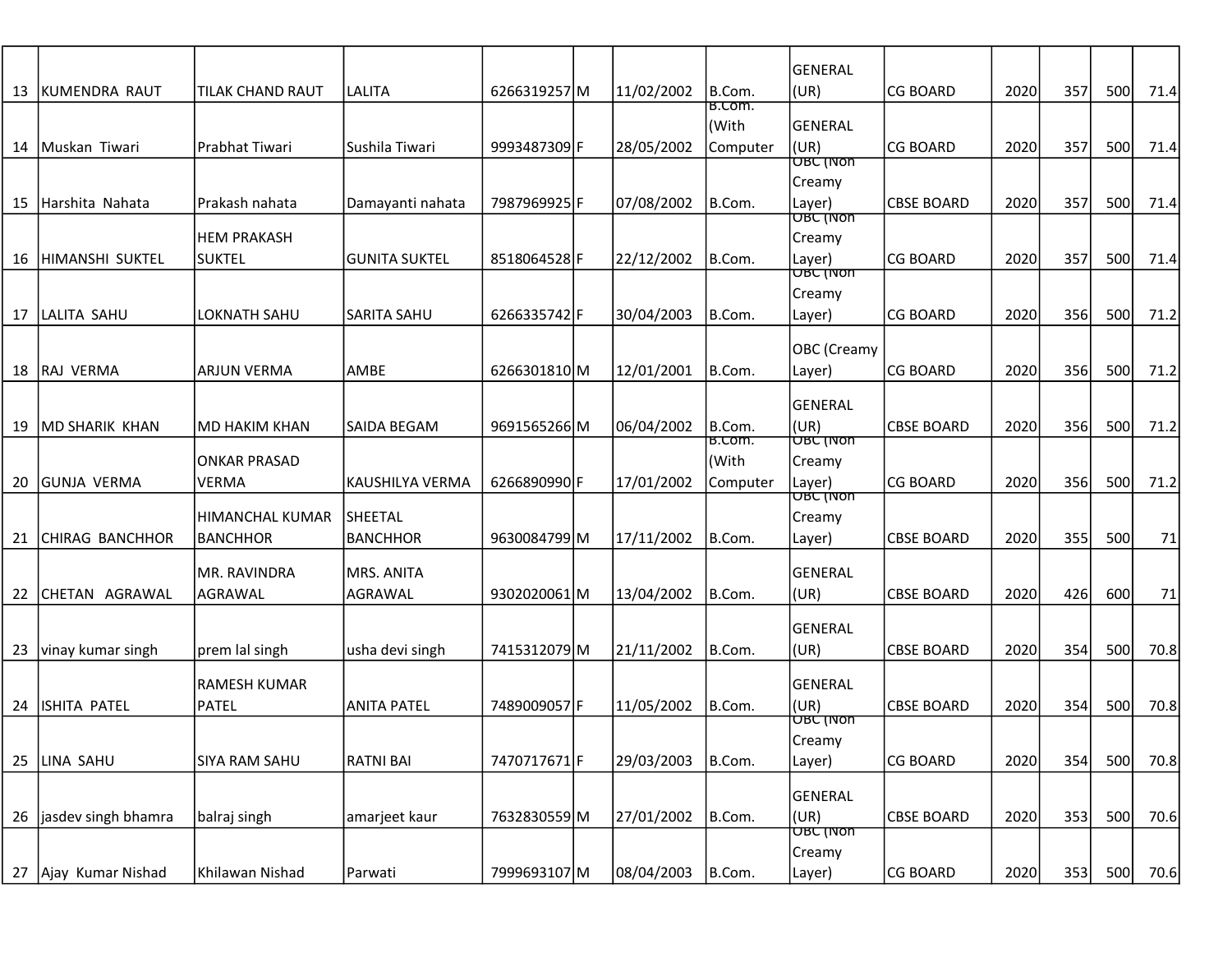|    |                   |                     |               |              |            |          | <b>TOBC (NON</b> |           |      |     |     |       |
|----|-------------------|---------------------|---------------|--------------|------------|----------|------------------|-----------|------|-----|-----|-------|
|    | IGEETESHWARI      | IUDHORAM            | IPRAMILA      |              |            |          | <b>Creamy</b>    |           |      |     |     |       |
| 28 | INIRMALKAR        | <b>INIRMALKAR</b>   | INIRMALKAR    | 8817618183 F | 24/08/2002 | IB.Com.  | Layer)           | ICG BOARD | 2020 | 352 | 500 | 70.4l |
|    |                   |                     |               |              |            |          | IUBC (NON        |           |      |     |     |       |
|    |                   |                     |               |              |            |          | <b>Creamy</b>    |           |      |     |     |       |
| 29 | ICHANDRAKALA SAHU | <b>IMAHESH SAHU</b> | IKUMARI SAHU  | 9753309840 F | 20/02/2002 | IB.Com.  | (Layer           | ICG BOARD | 2020 | 350 | 500 | 70    |
|    |                   |                     |               |              |            | IB.Com.  | TOBC (NON        |           |      |     |     |       |
|    |                   | IPRADEEP            |               |              |            | (With    | <b>Creamy</b>    |           |      |     |     |       |
|    | 30 JANJALI KUMARI | <b>ICHOUDHARY</b>   | IPHOOL KUMARI | 6266575833 F | 04/12/2002 | Computer | Layer)           | ICG BOARD | 2020 | 350 | 500 | 70    |

## INDIRA GANDHI GOVT. ARTS AND COMMERCE PG COLLEGE, VAISHALI NAGAR, BHILAI

B.COM. 1ST YEAR 4TH MERIT LIST FROM 01-08-2020 TO 23-09-2020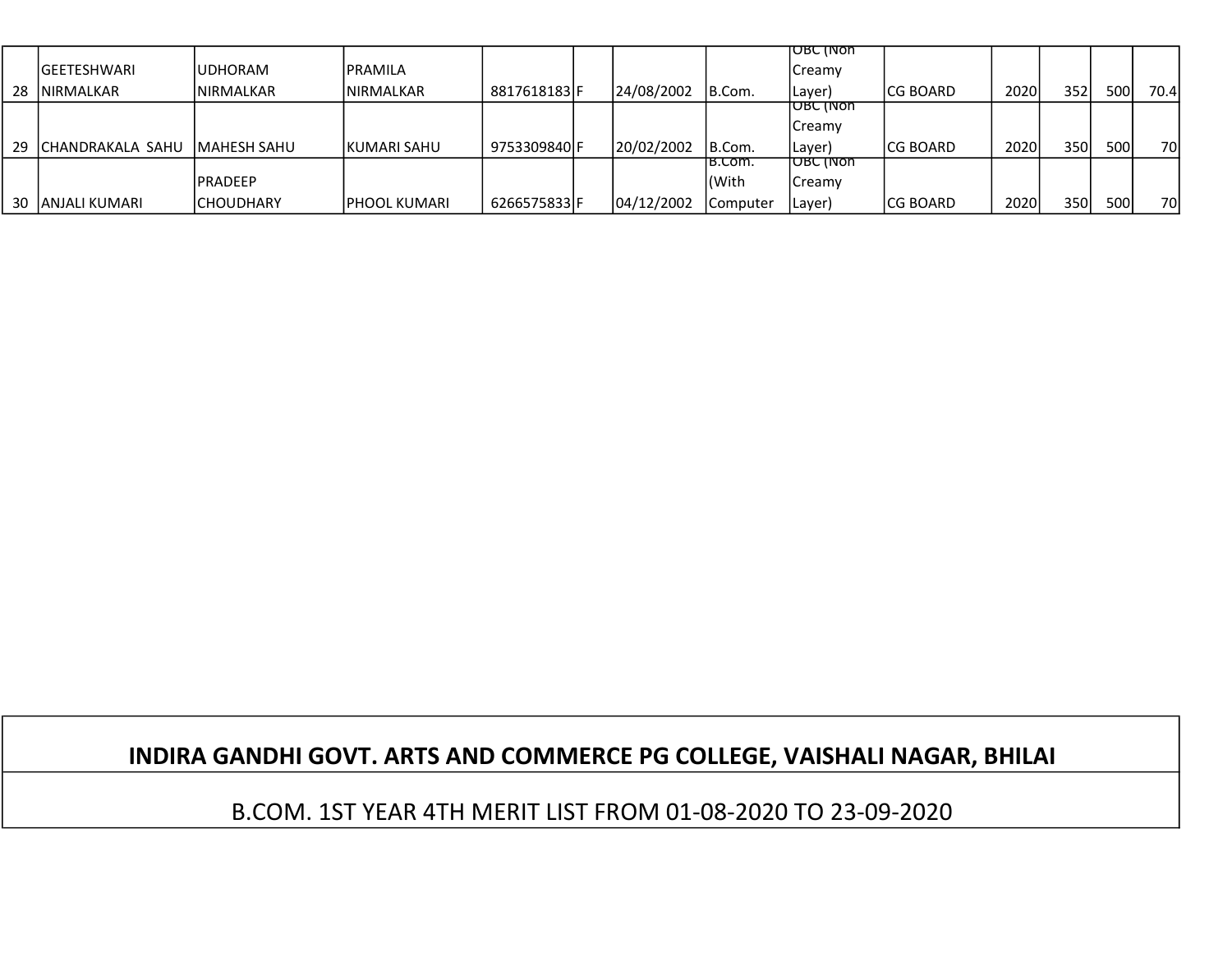|           |                            |                                        |                       |               |            |            |                  |                           |                   |          | $11072$   107  1072 |          |             |
|-----------|----------------------------|----------------------------------------|-----------------------|---------------|------------|------------|------------------|---------------------------|-------------------|----------|---------------------|----------|-------------|
|           |                            |                                        |                       |               |            |            |                  |                           |                   | $(10+2)$ | ) th                | $ 2)$ th | ) th        |
|           |                            |                                        |                       |               |            |            | Subject          |                           |                   | ) th     | std.O  std.T        |          | std.        |
| <b>SL</b> |                            |                                        |                       |               |            | Date of    | Combinati        |                           |                   | std.Y    | btain               | otal     | <b>Mark</b> |
| <b>NO</b> | <b>Name</b>                | <b>Father name</b>                     | <b>Mother name</b>    | <b>Mobile</b> | <b>SEX</b> | birth      | on               | Category                  | $(10+2)$ th std.  | ear      | Mark   Mar          |          | s %         |
|           |                            |                                        |                       |               |            |            |                  | एछट (ार्जा                |                   |          |                     |          |             |
|           |                            |                                        |                       |               |            |            |                  | Creamy                    |                   |          |                     |          |             |
|           | 1 RUKHMANI SAHU            | lGHANSHYAM SAHU                        | NIRMALA               | 7898493742 F  |            | 02/05/2003 | B.Com.           | Layer)                    | <b>CG BOARD</b>   | 2020     | 348                 | 500      | 69.6        |
|           |                            |                                        |                       |               |            |            |                  | <b>OBC (NON</b>           |                   |          |                     |          |             |
|           |                            |                                        |                       |               |            |            |                  | Creamy                    |                   |          |                     |          |             |
|           | 2 manisha dewangan         | vishnu ram dewangan   parvati dewangan |                       | 9479254536F   |            | 06/05/2003 | B.Com.           | Layer)<br><b>OBC (NON</b> | <b>CG BOARD</b>   | 2020     | 348                 | 500      | 69.6        |
|           |                            |                                        |                       |               |            |            |                  | Creamy                    |                   |          |                     |          |             |
|           | 3 KHUSHBOO YADAV           | <b>GENDLAL YADAV</b>                   | <b>LALITA YADAV</b>   | 9752486095F   |            | 30/03/2002 | B.Com.           | Layer)                    | <b>CG BOARD</b>   | 2020     | 347                 | 500      | 69.4        |
|           |                            |                                        |                       |               |            |            |                  | <b>OBC (NON</b>           |                   |          |                     |          |             |
|           |                            |                                        |                       |               |            |            |                  | Creamy                    |                   |          |                     |          |             |
|           | 4 Roshni Verma             | Kalyan verma                           | Rajeshwari verma      | 9302299544F   |            | 19/07/2002 | B.Com.           | Layer)                    | <b>CG BOARD</b>   | 2020     | 345                 | 500      | 69          |
|           |                            |                                        |                       |               |            |            |                  | <u>OBC (Non</u>           |                   |          |                     |          |             |
|           |                            | NEMICHAND                              | PRAMILA               |               |            |            |                  | Creamy                    |                   |          |                     |          |             |
|           | 5 KUNDAN DEWANGAN DEWANDAN |                                        | DEWANGAN              | 9340305698 M  |            | 28/04/2001 | B.Com.<br>B.Com. | Layer)<br><u>OBC (Non</u> | <b>CG BOARD</b>   | 2020     | 345                 | 500      | 69          |
|           | <b>CHANDRESH</b>           | lMEGHNATH                              |                       |               |            |            | (With            | Creamy                    |                   |          |                     |          |             |
| 6         | <b>NIRMALKAR</b>           | <b>NIRMALKAR</b>                       | TARA NIRMALKAR        | 9109574132M   |            | 19/08/2003 | Computer         | Layer)                    | <b>CG BOARD</b>   | 2020     | 343                 | 500      | 68.6        |
|           |                            |                                        |                       |               |            |            | B.Com.           | <b>OBC (NON</b>           |                   |          |                     |          |             |
|           |                            |                                        |                       |               |            |            | (With            | Creamy                    |                   |          |                     |          |             |
| 7         | <b>TIKESHWARI VERMA</b>    | <b>TEKRAM VERMA</b>                    | BHAWTI VERMA          | 8817748301F   |            | 17/09/2001 | Computer         | Layer)                    | <b>CG BOARD</b>   | 2020     | 343                 | 500      | 68.6        |
|           |                            |                                        |                       |               |            |            |                  | <b>OBC (NON</b>           |                   |          |                     |          |             |
|           |                            |                                        |                       |               |            |            |                  | Creamy                    |                   |          |                     |          |             |
| 8         | RIYA SHRIVAS               | <b>TEKRAM SHRIVAS</b>                  | <b>RAGNI SHRIVAS</b>  | 7974854239 F  |            | 11/06/2003 | B.Com.<br>B.Com. | Layer)<br>OBC (NON        | <b>CG BOARD</b>   | 2020     | 343                 | 500      | 68.6        |
|           | Keshav Kumar               |                                        |                       |               |            |            | (With            | Creamy                    |                   |          |                     |          |             |
| 9         | Dewangan                   | Ishwarlal dewangan                     | Usha bhai             | 6266724163M   |            | 21/07/2002 | Computer         | Layer)                    | <b>CG BOARD</b>   | 2020     | 342                 | 500      | 68.4        |
|           |                            |                                        |                       |               |            |            |                  | <b>OBC INON</b>           |                   |          |                     |          |             |
|           |                            | <b>RAMNARAYAN</b>                      |                       |               |            |            |                  | Creamy                    |                   |          |                     |          |             |
|           | 10 AJAY GUPTA              | <b>GUPTA</b>                           | RADHA GUPTA           | 7389618759M   |            | 13/09/2002 | B.Com.           | Layer)                    | <b>CBSE BOARD</b> | 2020     | 341                 | 500      | 68.2        |
|           |                            |                                        |                       |               |            |            |                  | OBC (NON                  |                   |          |                     |          |             |
|           | PARESH KUMAR               |                                        |                       |               |            |            |                  | Creamy                    |                   |          |                     |          |             |
|           | 11 JAISWAL                 | <b>KHEMRAJ JAISWAL</b>                 | <b>DEVAKI JAISWAL</b> | 9009835783M   |            | 21/08/2001 | B.Com.           | Layer)                    | <b>CG BOARD</b>   | 2020     | 341                 | 500      | 68.2        |
|           |                            |                                        |                       |               |            |            |                  | OBC (Non                  |                   |          |                     |          |             |
|           |                            |                                        |                       |               |            |            |                  | Creamy                    |                   |          |                     |          |             |
|           | 12 NIKITA SAHU             | <b>GAUKARAN SAHU</b>                   | <b>TRIVENI SAHU</b>   | 9301577173 F  |            | 16/11/2001 | B.Com.           | Layer)<br>OBC (NON        | <b>CG BOARD</b>   | 2020     | 341                 | 500      | 68.2        |
|           |                            |                                        |                       |               |            |            |                  | Creamy                    |                   |          |                     |          |             |
|           | 13  tinu patel             | sewaram patel                          | purnima patel         | 7389774568F   |            | 11/08/2002 | B.Com.           | Layer)                    | <b>CG BOARD</b>   | 2020     | 336                 | 500      | 67.2        |
|           |                            |                                        |                       |               |            |            |                  |                           |                   |          |                     |          |             |